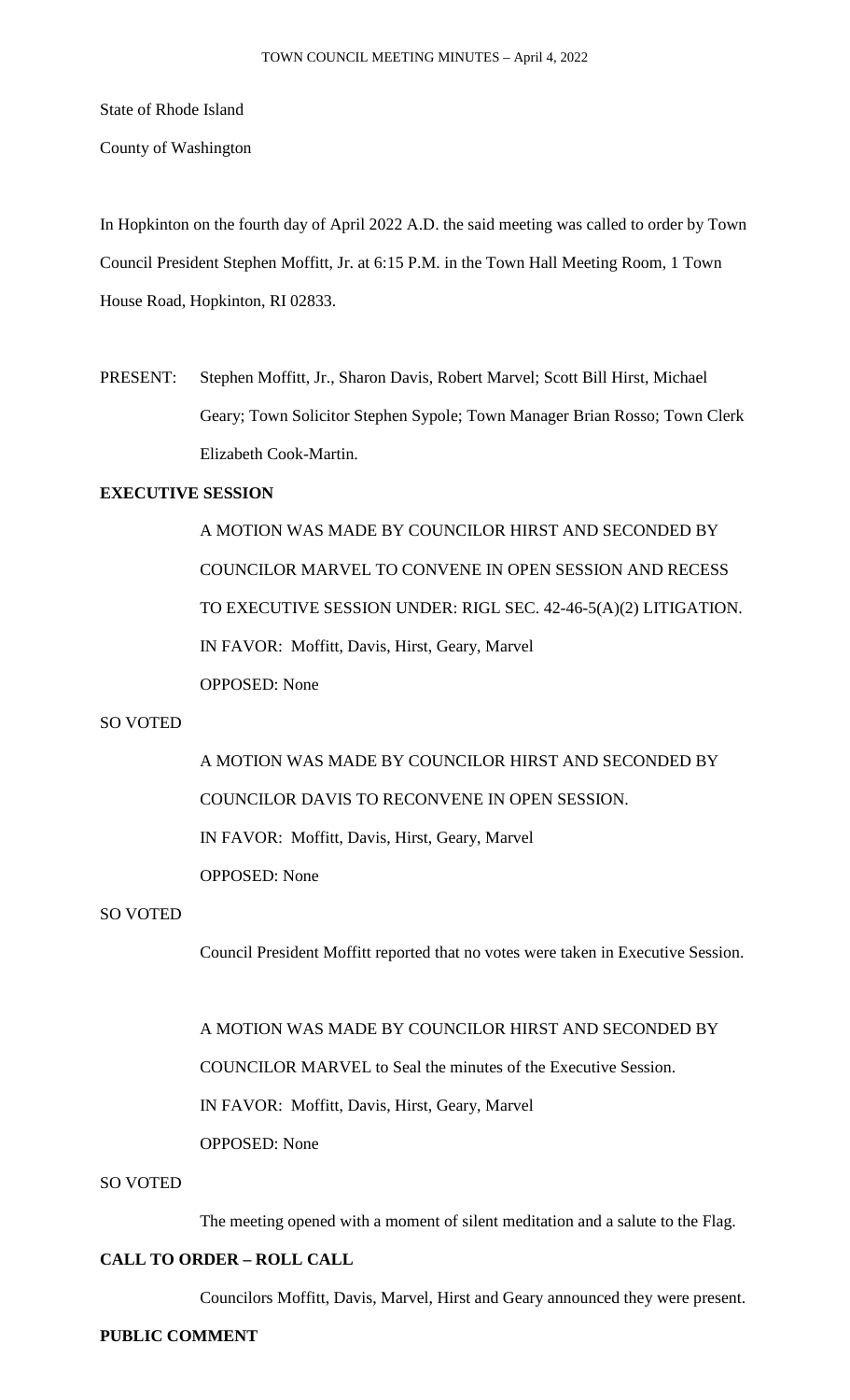No one spoke during the first public comment period.

# **ACKNOWLEDGMENTS & ANNOUNCEMENTS**:

Council President Moffitt announced the Chariho Budget Referendum would be held tomorrow, April 5, 2022 with voting to occur at the Hopkinton Town Hall from 8:00 AM to 8:00 PM.

# **APPROVAL OF AGENDA ORDER**

There was no vote taken and no concerns voiced over the agenda order.

## **CONSENT AGENDA**

A MOTION WAS MADE BY COUNCILOR HIRST AND SECONDED BY COUNCILOR DAVIS TO APPROVE THE CONSENT AGENDA AS FOLLOWS: Approve Town Council Meeting Minutes of March 21, 2022; Approve Petitions of National Grid-Verizon New England, Inc. for Joint Pole locations on High Street, Diamond Hill Road and Canonchet Road. IN FAVOR: Moffitt, Davis, Hirst, Geary, Marvel OPPOSED: None

SO VOTED

## **VACANCIES & APPOINTMENTS:**

## **COMMUNICATIONS COMMITTEE**

Caleb Grant had applied to be a member of the Communications Committee and had been interviewed.

A MOTION WAS MADE BY COUNCILOR HIRST AND SECONDED BY COUNCILOR GEARY TO APPOINT CALEB GRANT TO THE COMMUNICATIONS COMMITTEE. IN FAVOR: Moffitt, Davis, Hirst, Geary, Marvel OPPOSED: None

# SO VOTED

Etta Zasloff had applied to be a member of the Communications Committee and had been interviewed.

# A MOTION WAS MADE BY COUNCILOR DAVIS AND SECONDED BY COUNCILOR MARVEL TO APPOINT ETTA ZASLOFF TO THE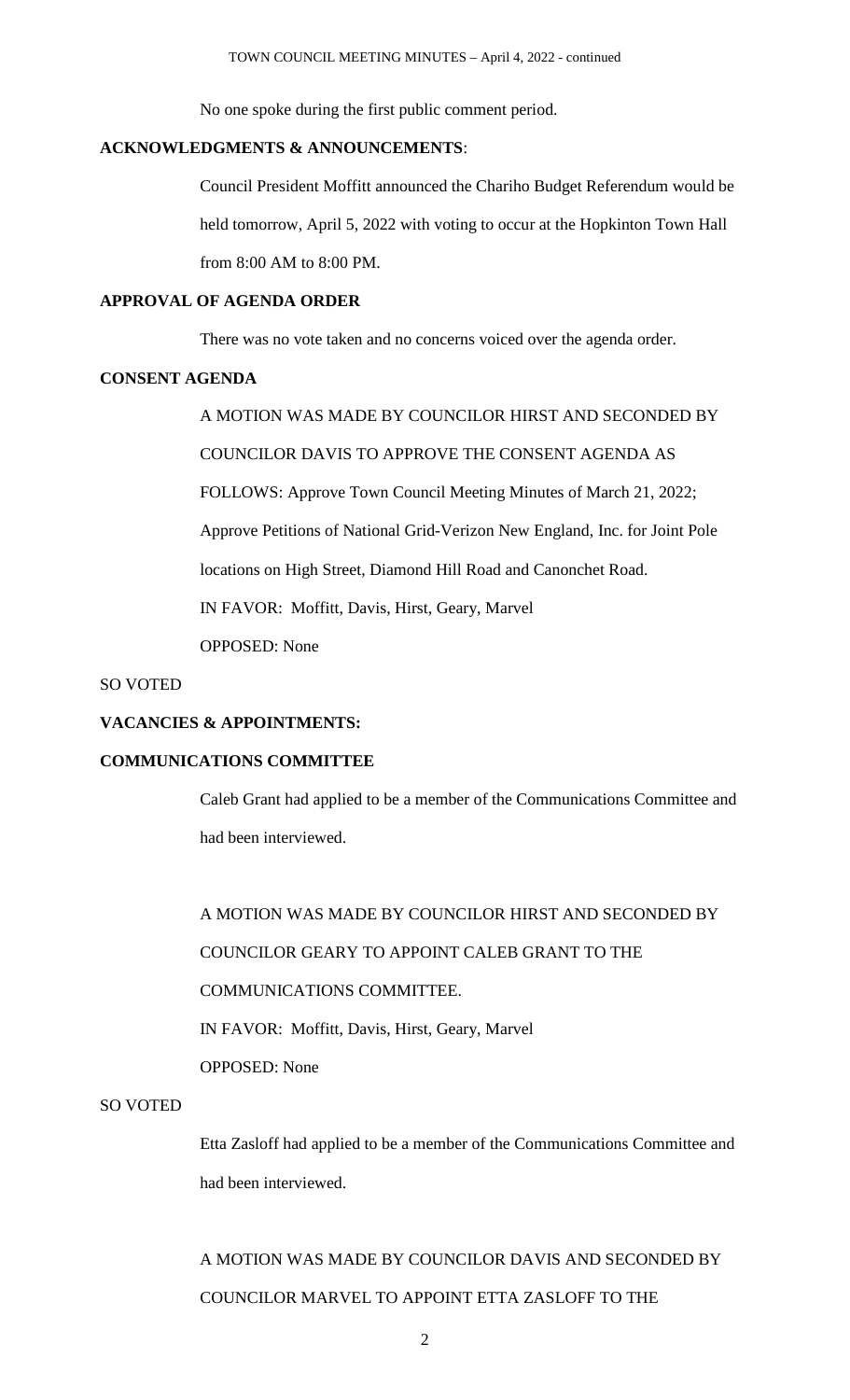## COMMUNICATIONS COMMITTEE.

IN FAVOR: Moffitt, Davis, Hirst, Geary, Marvel

OPPOSED: None

## SO VOTED

Sarah Steverman had applied to be a member of the Communications Committee and had been interviewed.

A MOTION WAS MADE BY COUNCILOR HIRST AND SECONDED BY COUNCILOR MARVEL TO APPOINT SARAH STEVERMAN TO THE COMMUNICATIONS COMMITTEE. IN FAVOR: Moffitt, Davis, Hirst, Geary, Marvel

OPPOSED: None

## SO VOTED

# **ZONING BOARD OF REVIEW**

Mr. Sposato had submitted a letter requesting to be reappointed to the Zoning Board of Review.

A MOTION WAS MADE BY COUNCILOR HIRST AND SECONDED BY COUNCILOR DAVIS TO REAPPOINT RONNIE SPOSATO TO THE ZONING BOARD OF REVIEW. IN FAVOR: Moffitt, Davis, Hirst, Geary, Marvel OPPOSED: None

## SO VOTED

Mr. Heil had submitted a letter requesting to be reappointed as the alternate to the Zoning Board of Review.

Councilor Hirst indicated that he would be voting against reappointing Mr. Heil for he felt that Mr. Heil did not work well with people and had shown a lack of respect for the Potter Hill Dam Information Committee. Councilor Davis noted that Mr. Heil had written letters to residents asking them to complete the well survey and she believed he did a good job. Councilor Hirst suggested that you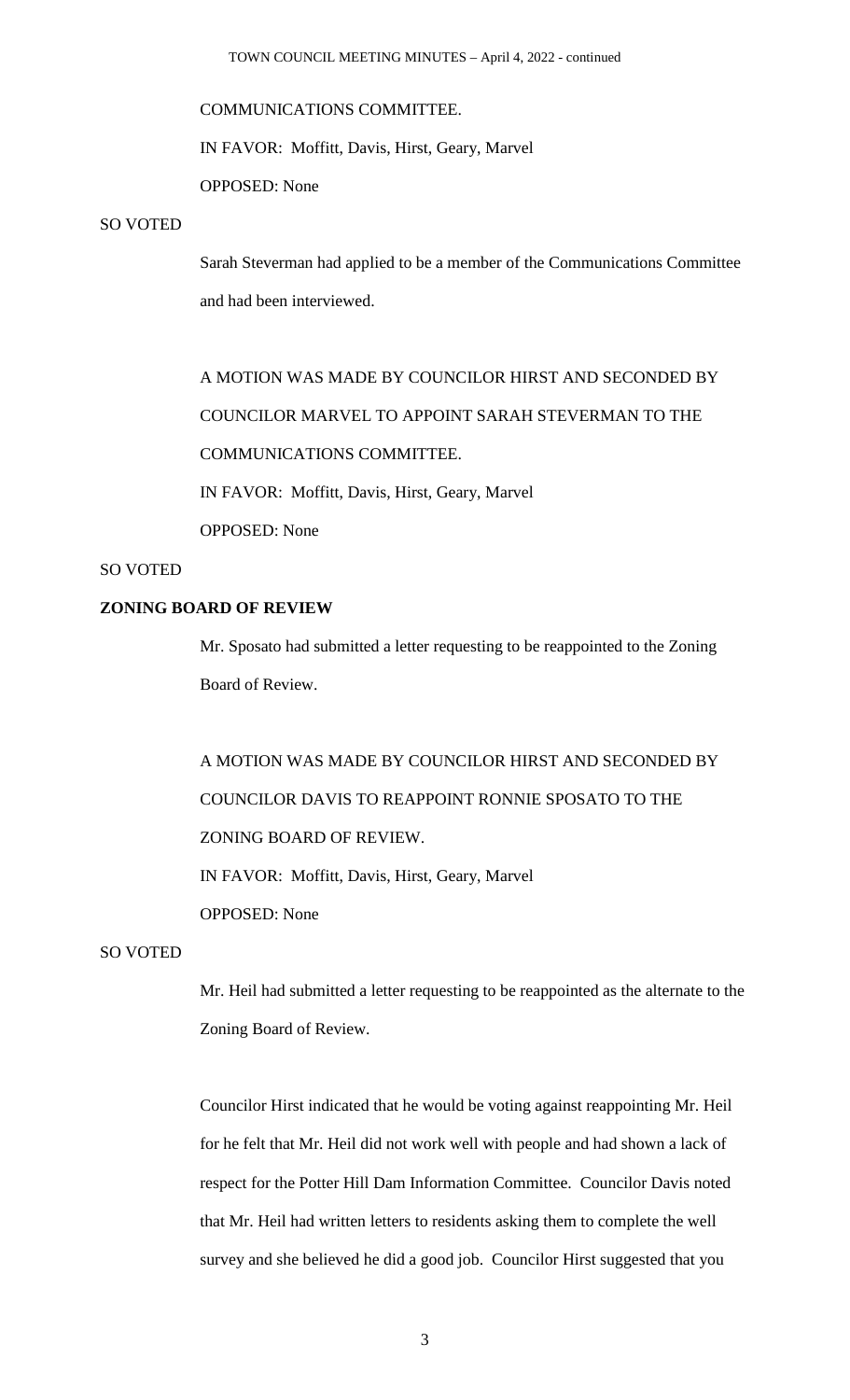also have to have an ability to work with people. Councilor Geary would support him as he had volunteered his time to serve the town.

A MOTION WAS MADE BY COUNCILOR DAVIS AND SECONDED BY COUNCILOR MARVEL TO REAPPOINT CLIFFORD HEIL JR. AS ALTERNATE TO THE ZONING BOARD OF REVIEW. IN FAVOR: Moffitt, Davis, Geary, Marvel OPPOSED: Hirst

## SO VOTED

Mr. York had submitted a letter requesting to be reappointed to the Zoning Board of Review.

A MOTION WAS MADE BY COUNCILOR HIRST AND SECONDED BY COUNCILOR GEARY TO REAPPOINT JOSEPH YORK TO THE ZONING BOARD OF REVIEW. IN FAVOR: Moffitt, Davis, Hirst, Geary, Marvel OPPOSED: None

## SO VOTED

# **RECREATION COMMISSION**

Mr. LaBounty had submitted a letter requesting to be reappointed to the Recreation Commission.

A MOTION WAS MADE BY COUNCILOR HIRST AND SECONDED BY COUNCILOR MARVEL TO REAPPOINT MATTHEW LABOUNTY TO THE RECREATION COMMISSION. IN FAVOR: Moffitt, Davis, Hirst, Geary, Marvel OPPOSED: None

# SO VOTED

Mrs. Cook had submitted a letter requesting to be reappointed to the Recreation Commission.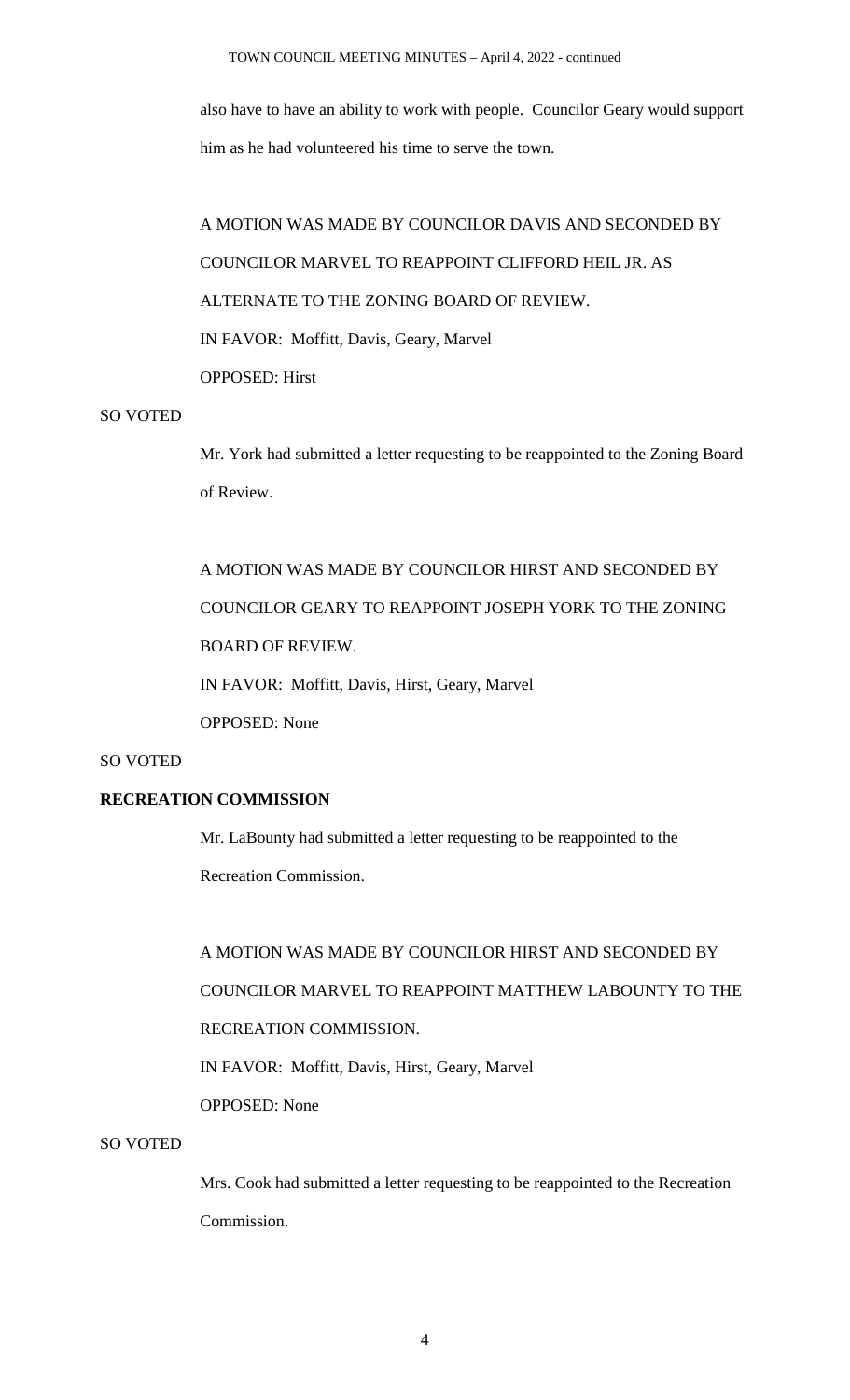A MOTION WAS MADE BY COUNCILOR HIRST AND SECONDED BY COUNCILOR DAVIS TO REAPPOINT CHRISTINE COOK TO THE RECREATION COMMISSION. IN FAVOR: Moffitt, Davis, Hirst, Geary, Marvel OPPOSED: None

## SO VOTED

#### **NEW BUSINESS:**

### **PROPOSED LEGISLATION HB 6676**

This matter had been scheduled to discuss, consider and possibly vote to oppose proposed legislation HB 6676 Relating to Taxation- Levy and Assessment of Local Taxes. Tax Assessor Tiana Zartman was present.

Mrs. Zartman explained that HB 6676 proposed that the land located beneath the solar arrays cannot be reclassified, revalued or reassessed due to the presence of renewable energy sources. There is an allowance to reclassify farmland to the classification and the tax that predated the farmland classification. In essence, the Town would be limited to taxing the land under the solar array at \$3,000 per acre and there would be no allowance to change any other land value. Mrs. Zartman indicated that she went through each approved solar project from 2018 to 2022 using the estimated tax rate, and it would equate to approximately \$450,000 that Hopkinton would have to refund; this did not include any potential or future investments that Hopkinton was expecting to receive from solar. She noted that this legislation did not address forestry or open space, which would continue being valued at the current assessed levels - forests at \$115 per acre and open space at \$2,500 per acre. The current residential per acre value is \$3,000. Currently, when a solar project is approved, that land is valued at \$15,000 per acre; once they commence construction on the project the land is valued at \$22,500 per acre; and, when the project is online and up-and-running the land is valued at \$45,000 per acre.

Councilor Hirst stated this was outrageous for when solar companies were promoting their solar projects they led everyone to believe that this would be a financial benefit to taxpayers. This shows how dishonest those claims were or

5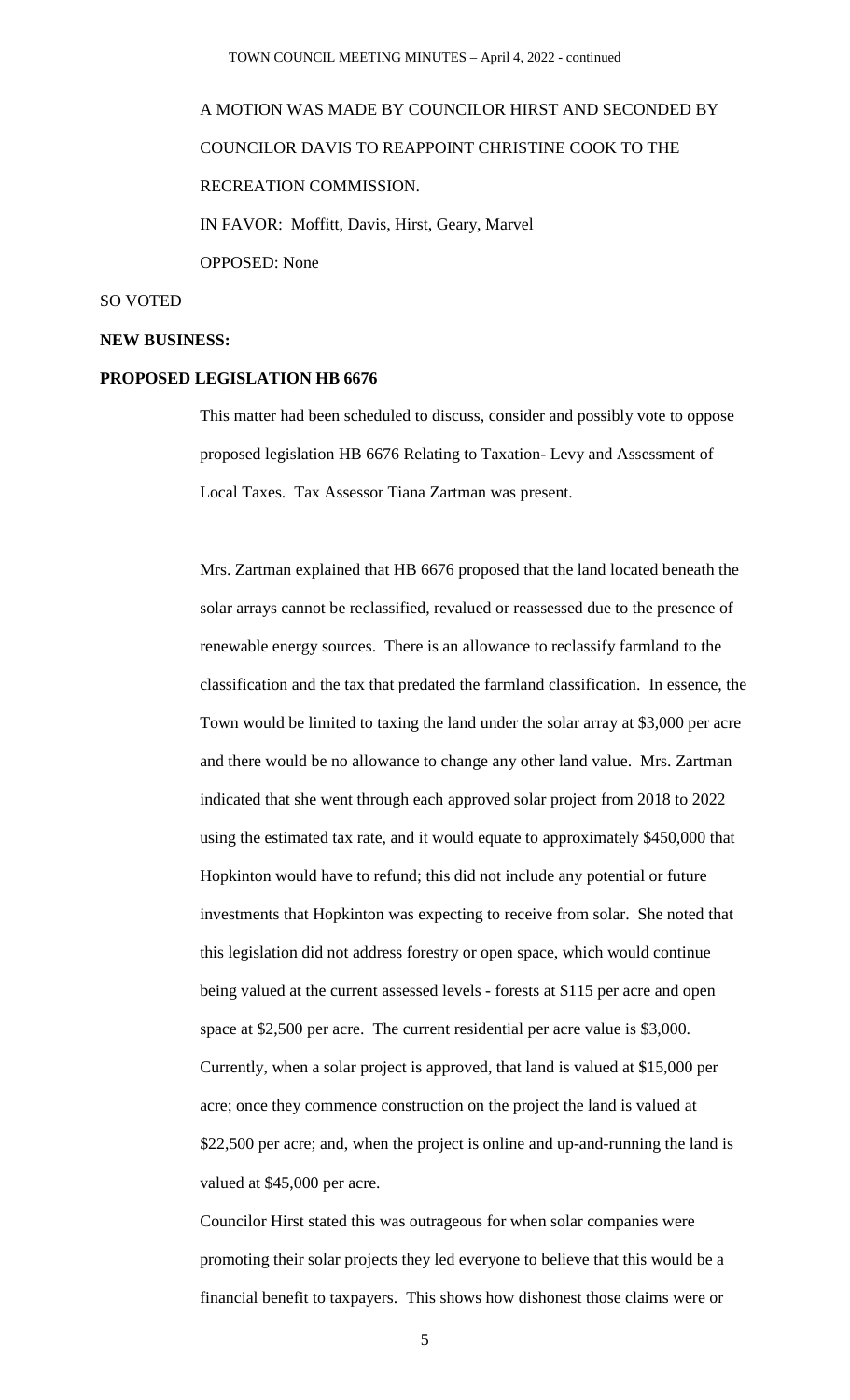that certainly they were not made in good faith. Councilor Hirst also noted that the attorney who presented the defeated Brushy Brook solar project was Joseph Shekarchi who is the current Speaker of the House, which is a very powerful position. He wished the Council President to send a letter opposing this bill. Councilor Davis agreed that a letter should be sent. She also noted that she had used the letter prepared by Mrs. Zartman as part of a letter she submitted to the Editor of the Westerly Sun and added that the actual revenue collected from solar projects has fallen far short of its goals. Based on an updated solar project list, between Fiscal Year 2017 and Fiscal Year 2022, we will have collected a small percentage of the projected revenues that were provided as justification for the original projects. The town has already suffered emotionally due to solar projects and now this proposed legislation would reduce our revenue even further. Paying for the refund of already collected taxes and preventing the town from increasing future solar land assessments and taxes would result in millions of dollars in lost revenues over 20 years and would require an increase in our property taxes. Clearly this was not the rosy picture presented to get these projects approved. In May 2021, the Hopkinton Town Council wrote a letter in opposition to similar bills – House Bill 5634 and Senate Bill 0832 – relating to taxation of renewable energy. Councilor Davis proposed the Council edit that letter of opposition to greatly emphasize our horror at this second attempt to defund our town in favor of outside speculators and developers and send it again to the Rhode Island legislature. She also urged all Rhode Island towns that have approved solar projects to wake up and also send letters in opposition to the reduction of their incomes. Council President Moffitt also wished to include Mrs. Zartman's memo with their letter. Councilor Geary noted that two of the legislators proposing this bill have represented solar companies. Councilor Hirst stated that he was very concerned about this bill passing and wished to implore the citizens of Hopkinton to contact their representatives and even the Governor's office so it can be killed.

A MOTION WAS MADE BY COUNCILOR HIRST AND SECONDED BY COUNCILOR MOFFITT TO SUPPORT THE SENDING OF A LETTER IN OPPOSITION TO HB 6676, WITH CHANGES AS PROPOSED BY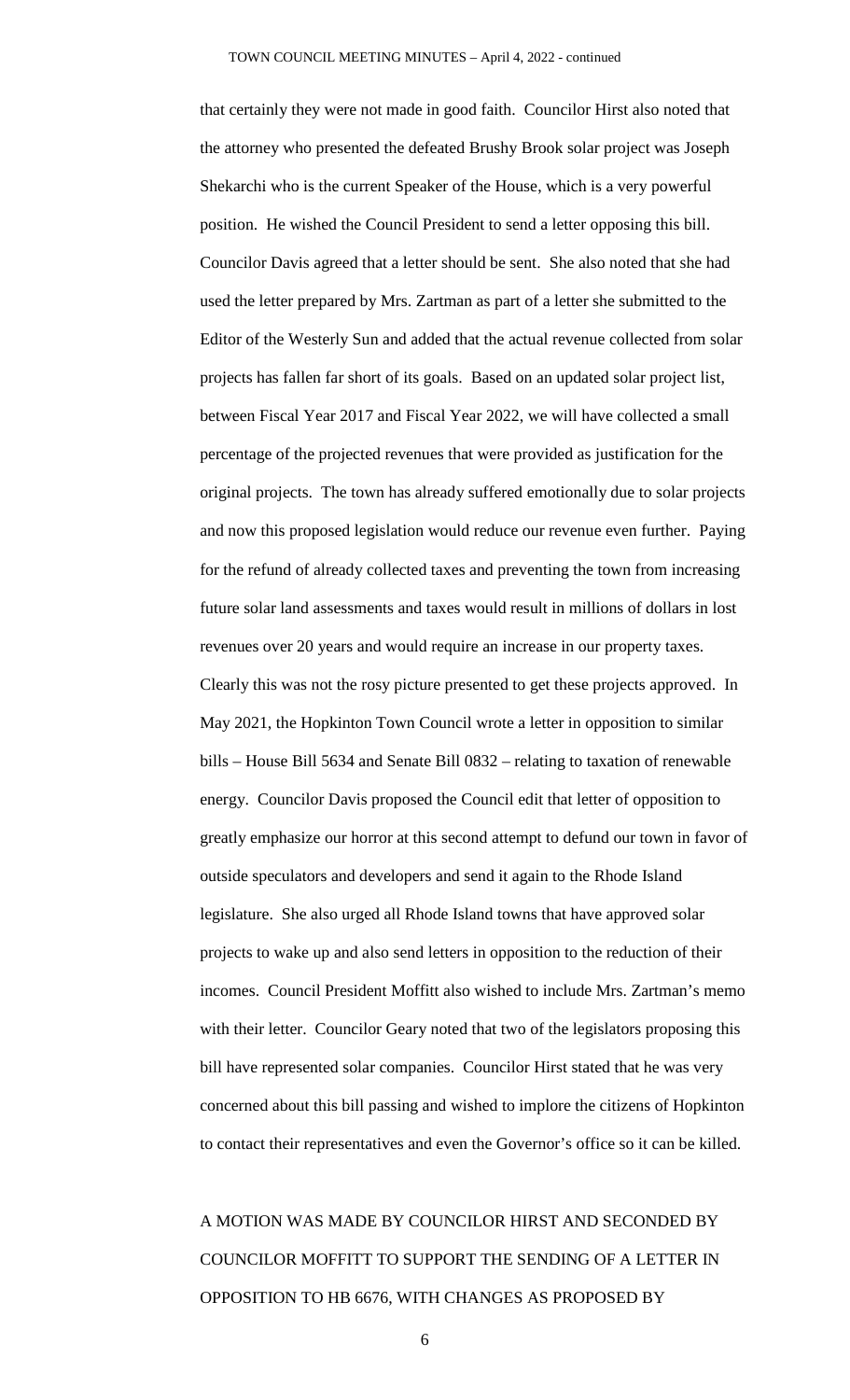# COUNCILOR DAVIS AND TO INCLUDE THE MEMO WRITTEN BY TAX ASSESSOR TIANA ZARTMAN. IN FAVOR: Moffitt, Davis, Hirst, Geary, Marvel OPPOSED: None

## SO VOTED

## **UNFINISHED BUSINESS:**

## **PROPOSED ORDINANCE AMENDMENTS TO CHAPTER 17 ARTICLE II**

The amendments to Chapter 17, Article II – Streets, Sidewalks and Other Public Places of the Code of Ordinances of the Town of Hopkinton, as amended included proposed amendments to Division 4 – Building Numbers and Street Names and a proposed amendment to add a Division 5 - Official Street Map had been introduced and sponsored by Councilor Marvel and the hearing had been held on February 22, 2022.

#### **Proposed amendments to Division 4 – Building Numbers and Street Names.**

Clerk Cook-Martin suggested that the amendment to Division 4 as it pertained to building numbers and street names was complete after some minor adjustments were made after their most recent meeting.

A MOTION WAS MADE BY COUNCILOR HIRST AND SECONDED BY COUNCILOR MARVEL TO APPROVE PROPOSED AMENDMENTS TO DIVISION 4 – BUILDING NUMBERS AND STREET NAMES. IN FAVOR: Moffitt, Davis, Hirst, Geary, Marvel OPPOSED: None

## SO VOTED

#### **Proposed amendment to add a Division 5 - Official Street Map.**

Clerk Cook-Martin noted that in speaking with Sherri Desjardins of the Building and Zoning Office, it was mentioned that Bridge Street should be removed because it is a state road and there needs to be a new street map prepared. Mr. Rosso felt that it would take a couple of weeks to update the street map. Councilor Marvel stated that the map and the list of private roads were always going to change; however, the ordinance should not change, so perhaps they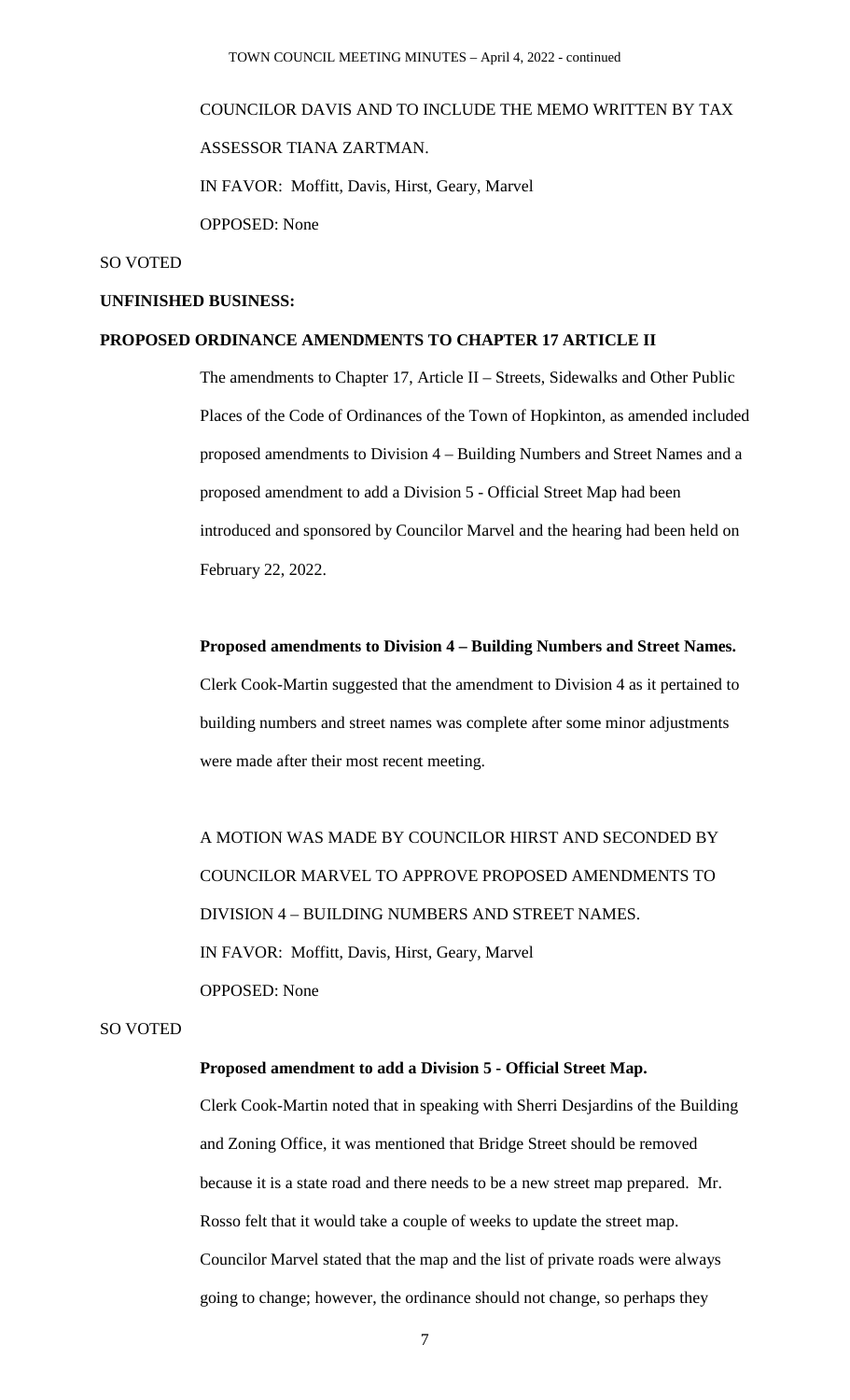should reference the private roads as being a separate document that can change and be updated. Mr. Rosso felt that was a great idea and noted that every year they could review this and make changes as needed. Chief Palmer thanked the Council for considering this amendment and also thanked Sherri Desjardins for doing the lion's share of the work on this amendment. Mr. Rosso noted that in Section 17-147 they would add language to suggest that the list of private roads and roadways can be found on the official street map of the Town of Hopkinton located at the Town Hall and/or listed on the town's website. Councilor Marvel believed that with this wording change they would be able to vote on the amendment. It was agreed that Section 17-147 with the proposed changes would read: *The list of roadways recognized as non-town maintained private roadways in the Town of Hopkinton shall be found on the official street map located at the Hopkinton Town Hall and/or posted on the Town of Hopkinton's website.*

A MOTION WAS MADE BY COUNCILOR DAVIS AND SECONDED BY COUNCILOR MARVEL TO APPROVE PROPOSED AMENDMENTS TO ADD A DIVISION 5 - OFFICIAL STREET MAP WITH AMENDMENT. IN FAVOR: Moffitt, Davis, Hirst, Geary, Marvel OPPOSED: None

## SO VOTED

# **MUTUAL AID RESOLUTION – HOPKINTON AND UNIVERSITY OF RHODE ISLAND**

This matter had been scheduled to discuss, consider and vote to adopt an additional Mutual Aid Resolution and authorize the Hopkinton Police Chief to enter into an additional non-reciprocal, non-emergency aid agreement between the Town of Hopkinton/University of Rhode Island. Chief of Police David Palmer was present.

Chief Palmer noted that this was basically the same agreement that was done between his department and the Westerly, Charlestown and Richmond Police Departments. Chief Palmer noted that for approximately two decades Hopkinton and many other municipalities travel to URI to assist with their commencement graduation. At the Police Chief's Association it has been noted that there should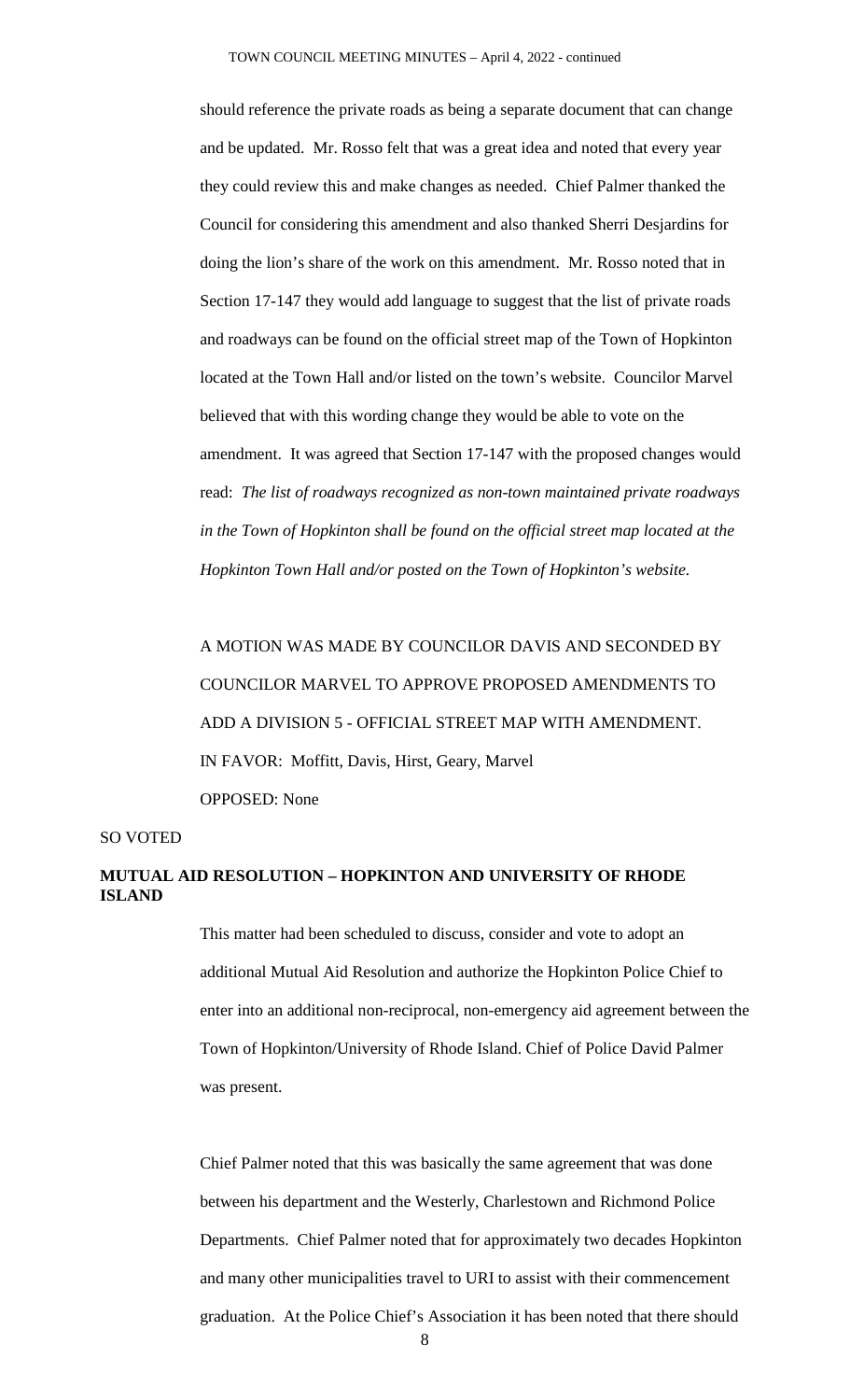be a mutual aid agreement in place from all of the departments that assist URI. They do not assist URI very often but he felt there was a need to have this nonreciprocal, non-emergency aid agreement. Councilor Hirst wondered what Hopkinton received for doing this and Chief Palmer indicated nothing directly; however, at times URI will host law enforcement activities and the Special Olympics which was great for the community.

A MOTION WAS MADE BY COUNCILOR HIRST AND SECONDED BY COUNCILOR DAVIS TO ADOPT THE LAW ENFORCEMENT MUTUAL AID AGREEMENT BETWEEN THE TOWN OF HOPKINTON AND THE UNIVERSITY OF RHODE ISLAND.

IN FAVOR: Moffitt, Davis, Hirst, Geary, Marvel

OPPOSED: None

SO VOTED

The Mutual Aid Resolution follows:

## **Town of Hopkinton State of Rhode Island**

# **RESOLUTION OF THE TOWN COUNCIL RELATIVE TO LAW ENFORCEMENT MUTUAL AID AGREEMENT**

Resolved, that

WHEREAS, the Rhode Island General Assembly has enacted R.I.G.L. 45-42-2 and R.I.G.L. 45- 42-3, which allows the chiefs of local police departments to enter into reciprocal non-emergency aid agreements with other local police departments which share jurisdictional lines; and

WHEREAS, any such agreement entered into by a local police department must be approved by the town council by resolution in order to be effective; and

WHEREAS, the borders of the Town of Hopkinton with neighboring towns and cities are irregular and disjointed, and in some criminal and traffic cases, charges have been dismissed due to jurisdictional issues; and

WHEREAS, the establishment of mutual aid agreements with neighboring police departments will result in improved services to the community, clear guidelines of jurisdictional authority and a better relationship with our neighboring police departments; and

WHEREAS, a mutual aid agreement has been developed for the **Town of Hopkinton and the University of Rhode Island Police Department** and is ready for review by the Town Council; and

WHEREAS, this is a matter of importance to the health, safety and welfare of the citizens of Hopkinton.